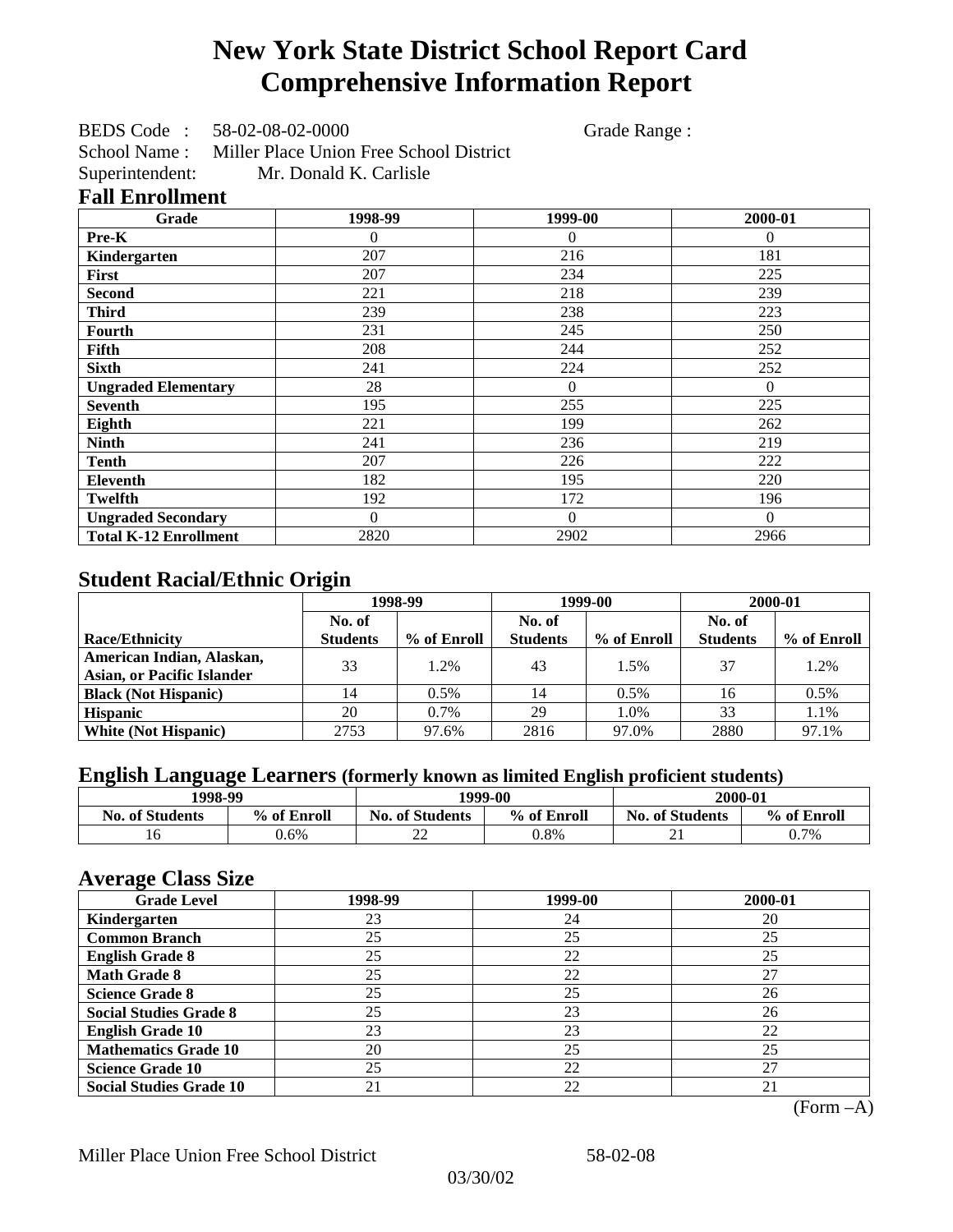## **District Need to Resource Capacity Category**

| <b>N/RC Category</b> | <b>Description</b>                                                       |
|----------------------|--------------------------------------------------------------------------|
|                      | This is a school district with low student needs in relation to district |
|                      | resource capacity.                                                       |

### **Similar School Group and Description**

| <b>Similar School Group</b> | <b>Description</b> |
|-----------------------------|--------------------|
| <b>NA</b>                   | NA                 |
|                             |                    |

**All schools within the same N/RC category are divided into three similar groups defined by the percentage of students in the school who are eligible for the free lunch program and/or who are English Language Learners (formerly known as Limited English proficient).**

## **Attendance and Suspension**

|                               | 1997-98         |         |                 | 1998-99 | 1999-00         |         |
|-------------------------------|-----------------|---------|-----------------|---------|-----------------|---------|
|                               | No. of          | $%$ of  | No. of          | $%$ of  | No. of          | $%$ of  |
|                               | <b>Students</b> | Enroll. | <b>Students</b> | Enroll. | <b>Students</b> | Enroll. |
| <b>Annual Attendance Rate</b> |                 | 94.3%   |                 | 94.7%   |                 | 94.7%   |
| <b>Student Suspensions</b>    | 29              | 4.6%    | 144             | 5.1%    |                 | 4.0%    |

### **Student Socioeconomic and Stability Indicators (Percent of Enrollment)**

|                          | 1998-99 | 1999-00   | 2000-01 |
|--------------------------|---------|-----------|---------|
| <b>Free Lunch</b>        | 3.5%    | 2.1%      | .6%     |
| <b>Reduced Lunch</b>     | 2.3%    | 1.1%      | $.0\%$  |
| <b>Public Assistance</b> | N/A     | N/A       | N/A     |
| <b>Student Stability</b> | NA      | <b>NA</b> | NA      |

### **Staff Counts**

| <b>Staff</b>                            | 2000-01 |
|-----------------------------------------|---------|
| <b>Total Teachers</b>                   | 214     |
| <b>Total Other Professional Staff</b>   | 22      |
| <b>Total Paraprofessionals</b>          | 52      |
| <b>Teaching out of Certification *</b>  |         |
| <b>Teachers with Temporary Licenses</b> |         |

\*Teaching out of certification more than on an incidental basis.

(Form –B)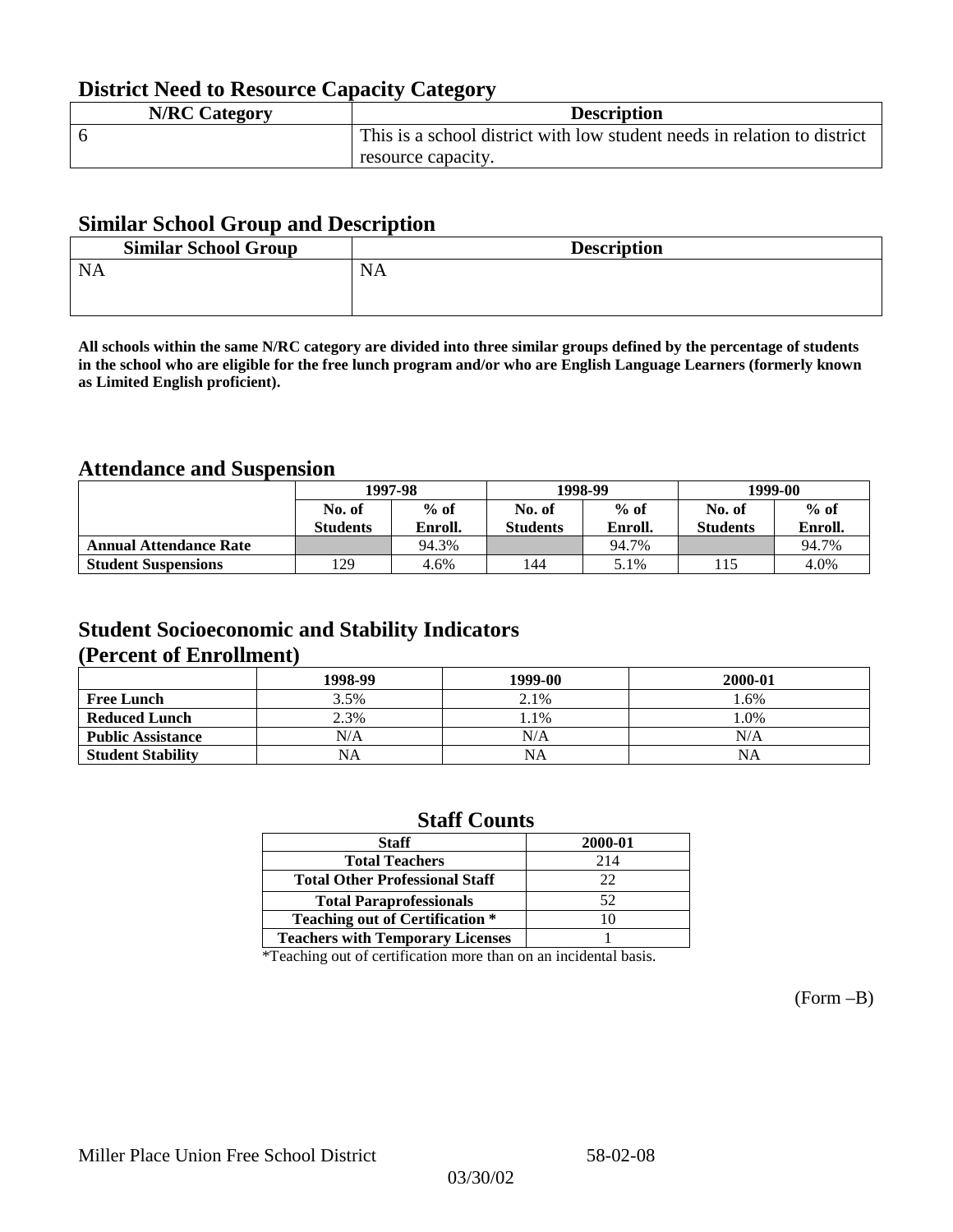# **High School Graduates and Dropouts**

|                           | 1998-99                           |                                                    | 1999-00                   |                                   |                                                    | 2000-01                          |                                   |                                                    |
|---------------------------|-----------------------------------|----------------------------------------------------|---------------------------|-----------------------------------|----------------------------------------------------|----------------------------------|-----------------------------------|----------------------------------------------------|
| Total<br><b>Graduates</b> | <b>Regents</b><br><b>Diplomas</b> | $\frac{6}{6}$<br><b>Regents</b><br><b>Diplomas</b> | Total<br><b>Graduates</b> | <b>Regents</b><br><b>Diplomas</b> | $\frac{0}{0}$<br><b>Regents</b><br><b>Diplomas</b> | <b>Total</b><br><b>Graduates</b> | <b>Regents</b><br><b>Diplomas</b> | $\frac{0}{0}$<br><b>Regents</b><br><b>Diplomas</b> |
| 172                       | 122                               | 71%                                                | 167                       | 119                               | 71%                                                | 189                              | 136                               | 72%                                                |

## **High School Graduates\* Earning Regents Diplomas (All Students)**

## **Distribution of 2000-01 Graduates (All Students)**

|                | To 4-vear<br>College | To 2-year<br>College | <b>To Other Post-</b> | <b>To the Military</b> |                   | Other |
|----------------|----------------------|----------------------|-----------------------|------------------------|-------------------|-------|
|                |                      |                      | <b>Secondary</b>      |                        | <b>Employment</b> |       |
| <b>Number</b>  | 104                  | 70                   |                       |                        |                   |       |
| <b>Percent</b> | 55%                  | 37%                  | 1%                    | 1%                     | 6%                | 0%    |

### **2000-01 High School Completers with Disabilities**

| Graduates* | <b>Regents</b><br><b>Diplomas</b> | <b>IEP Diplomas</b><br>or Certificates | <b>All 2000-01</b><br>completers |
|------------|-----------------------------------|----------------------------------------|----------------------------------|
| a          | b)                                | $\mathbf{r}$                           | $(a+c)$                          |
|            |                                   |                                        |                                  |

\* Local Diplomas (including local diplomas with Regents endorsements)

### **High School Noncompletion Rates**

| ັ                    | 1998-99         |         |                 | 1999-00 | 2000-01         |         |
|----------------------|-----------------|---------|-----------------|---------|-----------------|---------|
|                      | No. of          | $%$ of  | No. of          | $%$ of  | No. of          | $%$ of  |
|                      | <b>Students</b> | Enroll. | <b>Students</b> | Enroll. | <b>Students</b> | Enroll. |
| Dropped out          |                 | 1.1%    |                 | $0.0\%$ |                 | 0.0%    |
| Entered GED program* | 4ء              | . . 7%  |                 | 2.3%    |                 | 0.9%    |

\* The number and percentage of students who entered an alternative program leading to a high school equivalency diploma during each school year.

 $(Form - C)$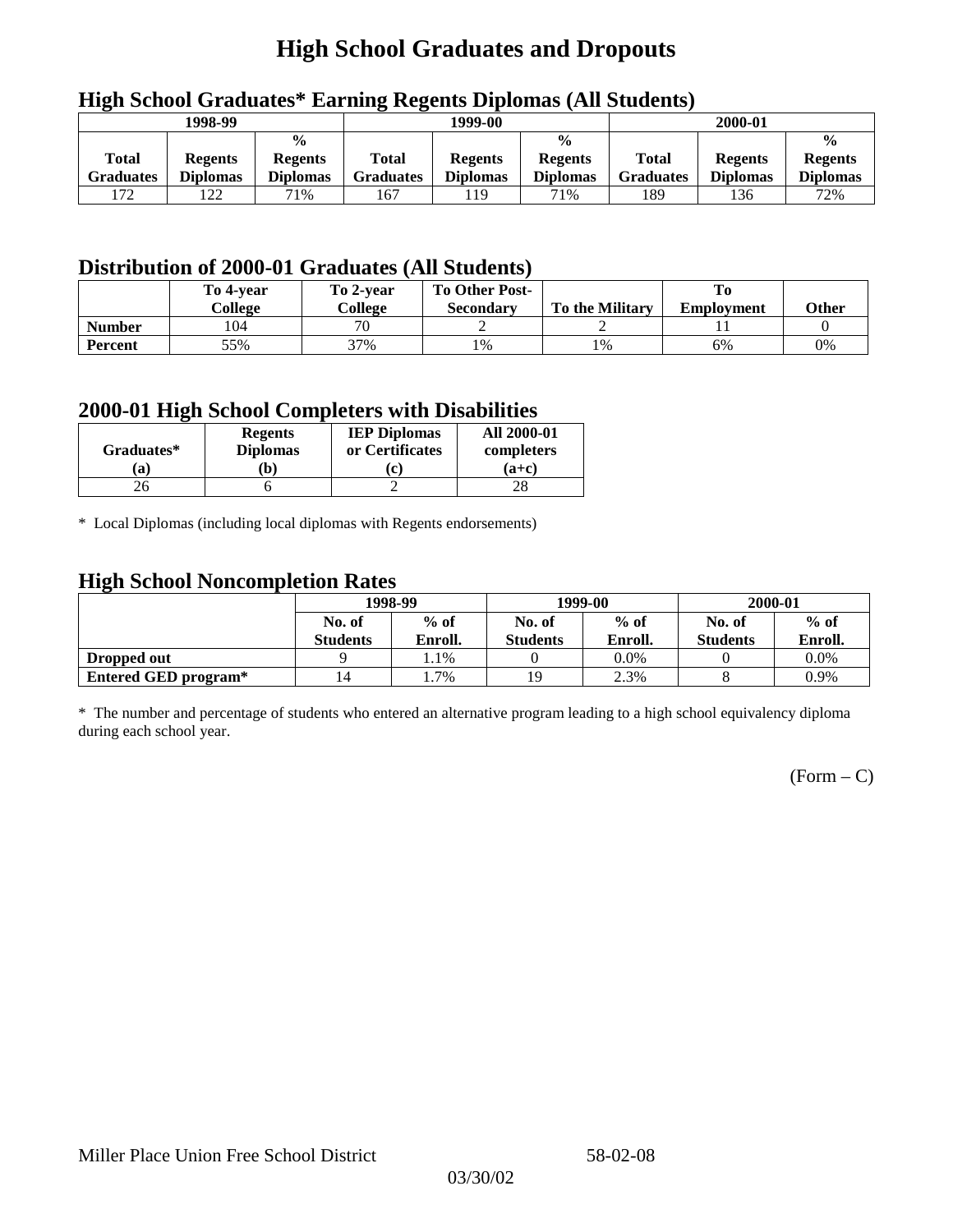# **Second Language Proficiency Examinations**

|                |            | 1998-99   |                   | 1999-00   | 2000-01           |           |  |
|----------------|------------|-----------|-------------------|-----------|-------------------|-----------|--|
| <b>Test</b>    | No. Tested | % Passing | <b>No. Tested</b> | % Passing | <b>No. Tested</b> | % Passing |  |
| French         | 30         | 100%      | 27                | 100%      |                   | 95%       |  |
| <b>German</b>  |            | 0%        |                   | 0%        |                   | 0%        |  |
| <b>Italian</b> | 33         | 100%      | 29                | 100%      | 43                | 91%       |  |
| Latin          |            | 0%        |                   | 0%        |                   | 0%        |  |
| <b>Spanish</b> | 120        | 99%       | 103               | 99%       | 129               | 97%       |  |

#### **General Education Students**

### **Students with Disabilities**

|                | 1998-99    |           |                   | 1999-00   | 2000-01           |           |  |
|----------------|------------|-----------|-------------------|-----------|-------------------|-----------|--|
| <b>Test</b>    | No. Tested | % Passing | <b>No. Tested</b> | % Passing | <b>No. Tested</b> | % Passing |  |
| French         |            | $0\%$     |                   | 0%        |                   | 0%        |  |
| German         |            | 0%        |                   | 0%        |                   | 0%        |  |
| Italian        |            | 0%        |                   |           |                   | 0%        |  |
| Latin          |            | 0%        |                   | 0%        |                   | 0%        |  |
| <b>Spanish</b> |            | 0%        |                   |           |                   |           |  |

**School reports contain data for students with disabilities for the 1999-00 and 2000-01 school years only because of changes in data collection procedures; 1998-99 data do not appear. District reports contain data for all students with disabilities enrolled in the district for the 1998-99, 1999-00 and 2000-01 school years.**

(Form – D)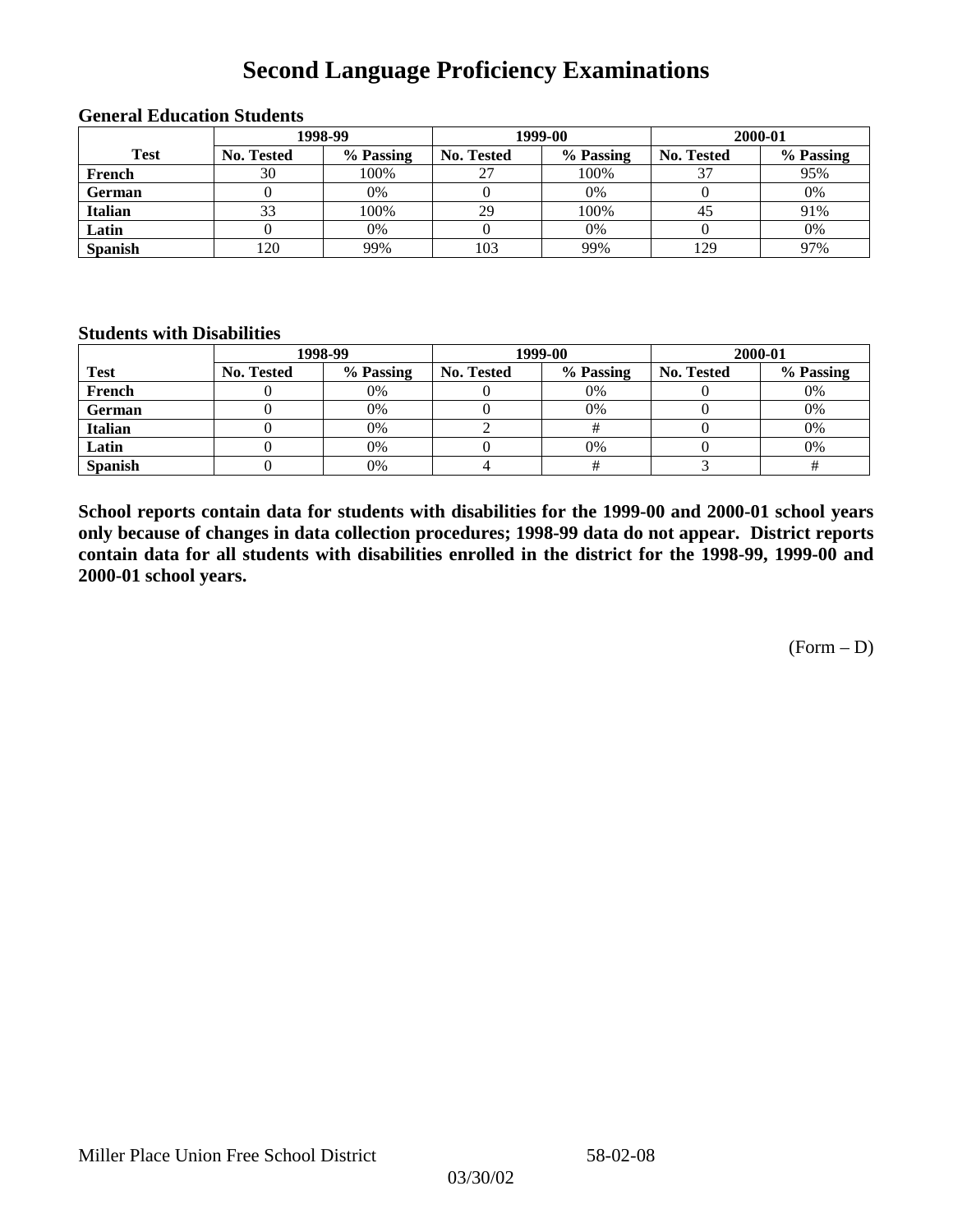## **Regents Competency Tests**

|                       |            | 1998-99   |            | 1999-00   | 2000-01           |           |
|-----------------------|------------|-----------|------------|-----------|-------------------|-----------|
| <b>Test</b>           | No. Tested | % Passing | No. Tested | % Passing | <b>No. Tested</b> | % Passing |
| <b>Math</b>           |            | 0%        |            |           |                   | 0%        |
| <b>Science</b>        | 44         | 16%       |            | 0%        |                   |           |
| <b>Reading</b>        |            | 40%       |            |           |                   | 0%        |
| Writing               |            | 0%        |            | 0%        |                   | 0%        |
| <b>Global Studies</b> |            | 0%        |            | 0%        |                   | 0%        |
| US Hist & Gov't.      | 16         | 0%        |            | 0%        |                   | 0%        |

#### **General Education Students**

#### **Students with Disabilities**

|                       |            | 1998-99   | 1999-00           |           | 2000-01           |           |
|-----------------------|------------|-----------|-------------------|-----------|-------------------|-----------|
| <b>Test</b>           | No. Tested | % Passing | <b>No. Tested</b> | % Passing | <b>No. Tested</b> | % Passing |
| <b>Math</b>           | 28         | 61%       |                   | 67%       |                   | 82%       |
| <b>Science</b>        | 33         | 0%        |                   | 62%       |                   | 60%       |
| <b>Reading</b>        | l3         | 31%       |                   | 33%       |                   |           |
| Writing               |            | 78%       |                   | 56%       |                   |           |
| <b>Global Studies</b> |            | 0%        |                   | 0%        |                   | 17%       |
| US Hist & Gov't.      |            | 0%        |                   |           |                   | 88%       |

**School reports contain data for students with disabilities for the 1999-00 and 2000-01 school years only because of changes in data collection procedures; 1998-99 data do not appear. District reports contain data for all students with disabilities enrolled in the district for the 1998-99, 1999-00 and 2000-01 school years.**

(Form –E)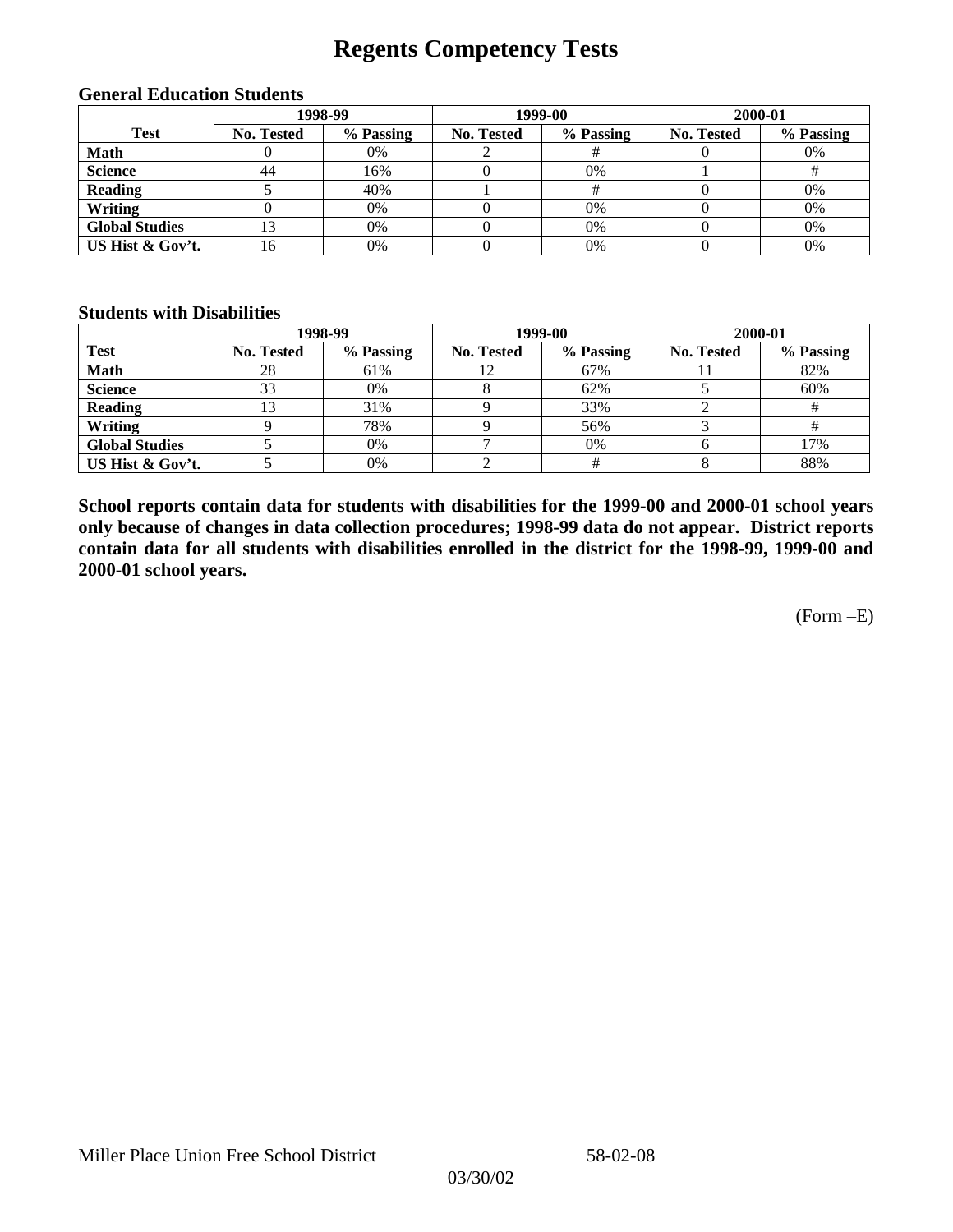|                                                             | <b>All Students</b> |                                                        |                 | <b>Students with Disabilities</b> |                  |                  |  |  |
|-------------------------------------------------------------|---------------------|--------------------------------------------------------|-----------------|-----------------------------------|------------------|------------------|--|--|
|                                                             | 1999                | 2000                                                   | 2001            | 1999                              | 2000             | 2001             |  |  |
|                                                             |                     | <b>Comprehensive English</b>                           |                 |                                   |                  |                  |  |  |
| Number Tested                                               | 196                 | 198                                                    | 217             | 25                                | 23               | 17               |  |  |
| Number scoring $55 \overline{\text{to } 100}$               | 179                 | 189                                                    | 215             | 19                                | 16               | $\overline{15}$  |  |  |
| Number scoring 65 to 100                                    | 164                 | 174                                                    | 205             | $\overline{10}$                   | $\overline{10}$  | $\overline{11}$  |  |  |
| Number scoring 85 to 100                                    | 66                  | 56                                                     | 101             | $\overline{2}$                    | 1                | $\mathbf{1}$     |  |  |
| Percentage of Tested Scoring 55-100                         | 91%                 | 95%                                                    | 99%             | 76%                               | 70%              | 88%              |  |  |
| Percentage of Tested Scoring 65-100                         | 84%                 | 88%                                                    | 94%             | 40%                               | 43%              | 65%              |  |  |
| Percentage of Tested Scoring 85-100                         | 34%                 | 28%                                                    | 47%             | 8%                                | 4%               | 6%               |  |  |
|                                                             |                     | Math I                                                 |                 |                                   |                  |                  |  |  |
| Number Tested                                               | 230                 | 239                                                    | 239             | 27                                | 26               | 24               |  |  |
| Number scoring 55 to 100                                    | 181                 | 181                                                    | 200             | 11                                | 10               | 13               |  |  |
| Number scoring 65 to 100                                    | 166                 | 152                                                    | 166             | $\,8\,$                           | 6                | $\overline{5}$   |  |  |
| Number scoring 85 to 100                                    | 79                  | 69                                                     | 76              | $\overline{2}$                    | $\overline{2}$   | $\overline{0}$   |  |  |
| Percentage of Tested Scoring 55-100                         | 79%                 | 76%                                                    | 84%             | 41%                               | 38%              | 54%              |  |  |
| Percentage of Tested Scoring 65-100                         | 72%                 | 64%                                                    | 69%             | 30%                               | 23%              | 21%              |  |  |
| Percentage of Tested Scoring 85-100                         | 34%                 | 29%                                                    | 32%             | 7%                                | $8\%$            | $0\%$            |  |  |
| Math A                                                      |                     |                                                        |                 |                                   |                  |                  |  |  |
| Number Tested                                               | 8                   | $\mathbf{0}$                                           | $\overline{4}$  | $\overline{4}$                    | $\boldsymbol{0}$ | $\boldsymbol{0}$ |  |  |
| Number scoring 55 to 100                                    | 6                   | $\boldsymbol{0}$                                       | $\overline{\#}$ | $\overline{+}$                    | $\overline{0}$   | $\boldsymbol{0}$ |  |  |
| Number scoring 65 to 100                                    | 6                   | $\mathbf{0}$                                           | $\overline{\#}$ | #                                 | $\mathbf{0}$     | $\boldsymbol{0}$ |  |  |
| Number scoring 85 to 100                                    | $\overline{0}$      | $\overline{0}$                                         | $\overline{\#}$ | $\frac{1}{2}$                     | $\mathbf{0}$     | $\mathbf{0}$     |  |  |
| Percentage of Tested Scoring 55-100                         | 75%                 | 0%                                                     | $\overline{\#}$ | $\overline{\#}$                   | 0%               | 0%               |  |  |
| Percentage of Tested Scoring 65-100                         | 75%                 | 0%                                                     | #               | #                                 | 0%               | 0%               |  |  |
| Percentage of Tested Scoring 85-100                         | 0%                  | 0%                                                     | $\overline{\#}$ | $\overline{\overline{t}}$         | 0%               | 0%               |  |  |
|                                                             |                     | <b>Global Studies (last administered January 2000)</b> |                 |                                   |                  |                  |  |  |
| Number Tested                                               | 206                 | $\mathbf{0}$                                           |                 | 25                                | $\boldsymbol{0}$ |                  |  |  |
| Number scoring 55 to 100                                    | 196                 | $\mathbf{0}$                                           |                 | 20                                | $\overline{0}$   |                  |  |  |
| Number scoring 65 to 100                                    | 180                 | $\overline{0}$                                         |                 | 15                                | $\overline{0}$   |                  |  |  |
| Number scoring 85 to 100                                    | 86                  | $\mathbf{0}$                                           |                 | $\overline{2}$                    | $\overline{0}$   |                  |  |  |
| Percentage of Tested Scoring 55-100                         | 95%                 | 0%                                                     |                 | 80%                               | 0%               |                  |  |  |
| Percentage of Tested Scoring 65-100                         | 87%                 | 0%                                                     |                 | 60%                               | 0%               |                  |  |  |
| Percentage of Tested Scoring 85-100                         | 42%                 | 0%                                                     |                 | 8%                                | 0%               |                  |  |  |
| Global History and Geography (first administered June 2000) |                     |                                                        |                 |                                   |                  |                  |  |  |
| Number Tested                                               |                     | 222                                                    | 217             |                                   | 21               | 17               |  |  |
| Number scoring 55 to 100                                    |                     | 214                                                    | 207             |                                   | 17               | 12               |  |  |
| Number scoring 65 to 100                                    |                     | 189                                                    | 194             |                                   | $\overline{9}$   | 10               |  |  |
| Number scoring 85 to 100                                    |                     | 63                                                     | 65              |                                   | 3                | $\overline{0}$   |  |  |
| Percentage of Tested Scoring 55-100                         |                     | 96%                                                    | 95%             |                                   | 81%              | 71%              |  |  |
| Percentage of Tested Scoring 65-100                         |                     | 85%                                                    | 89%             |                                   | 43%              | 59%              |  |  |
| Percentage of Tested Scoring 85-100                         |                     | 28%                                                    | 30%             |                                   | 14%              | 0%               |  |  |

 $(Form - G)$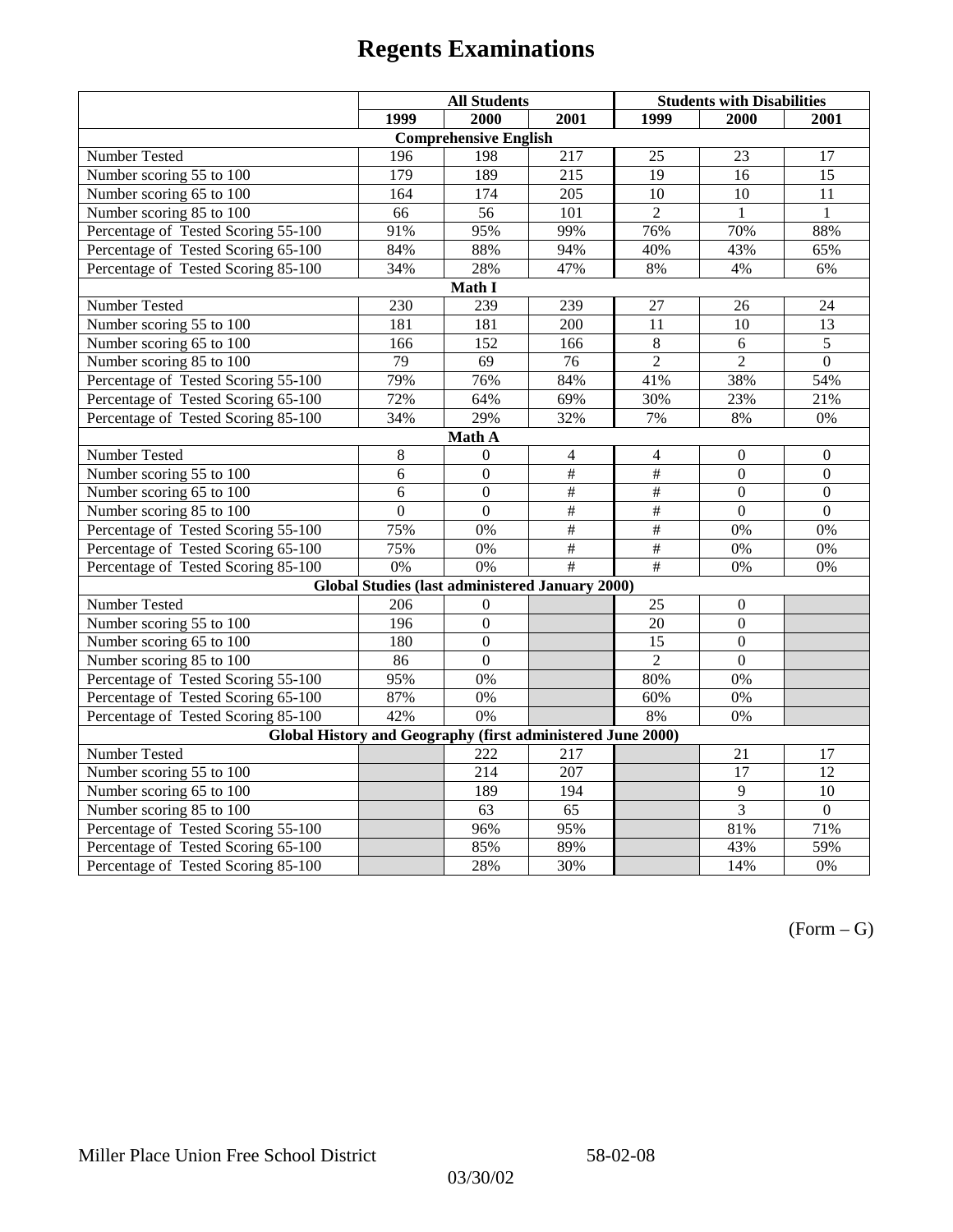|                                                              | <b>All Students</b> |      |                | <b>Students with Disabilities</b> |      |          |
|--------------------------------------------------------------|---------------------|------|----------------|-----------------------------------|------|----------|
|                                                              | 1999                | 2000 | 2001           | 1999                              | 2000 | 2001     |
| U.S. History and Government (last administered January 2001) |                     |      |                |                                   |      |          |
| Number Tested                                                | 177                 | 199  | $\Omega$       | 13                                | 25   | $\Omega$ |
| Number scoring 55 to 100                                     | 172                 | 190  | $\theta$       | 11                                | 19   | $\theta$ |
| Number scoring 65 to 100                                     | 155                 | 180  | $\overline{0}$ | 10                                | 16   | $\Omega$ |
| Number scoring 85 to 100                                     | 59                  | 80   | $\Omega$       |                                   |      | $\Omega$ |
| Percentage of Tested Scoring 55-100                          | 97%                 | 95%  | 0%             | 85%                               | 76%  | 0%       |
| Percentage of Tested Scoring 65-100                          | 88%                 | 90%  | 0%             | 77%                               | 64%  | $0\%$    |
| Percentage of Tested Scoring 85-100                          | 33%                 | 40%  | 0%             | 8%                                | 4%   | $0\%$    |
| U.S. History and Government (first administered June 2001)   |                     |      |                |                                   |      |          |
| Number Tested                                                |                     |      | 221            |                                   |      | 20       |
| Number scoring 55 to 100                                     |                     |      | 204            |                                   |      | 13       |
| Number scoring 65 to 100                                     |                     |      | 192            |                                   |      | 11       |
| Number scoring 85 to 100                                     |                     |      | 99             |                                   |      | 3        |
| Percentage of Tested Scoring 55-100                          |                     |      | 92%            |                                   |      | 65%      |
| Percentage of Tested Scoring 65-100                          |                     |      | 87%            |                                   |      | 55%      |
| Percentage of Tested Scoring 85-100                          |                     |      | 45%            |                                   |      | 15%      |

(Form – H)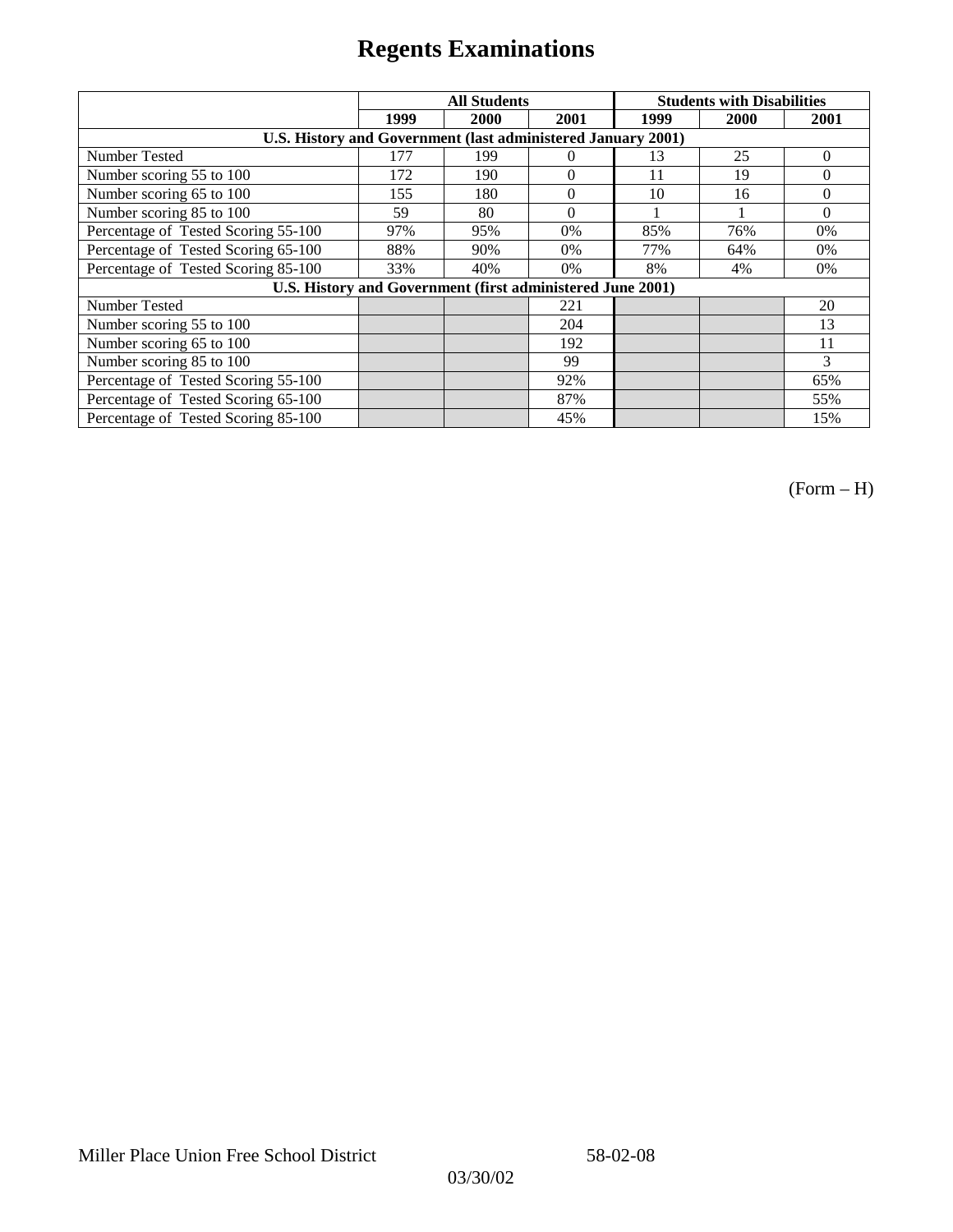# **Average Grade Enrollment**

### **All Students**

| Year | Grade 9<br><b>Enrollment</b><br>(June) | Grade 10<br><b>Enrollment</b><br>(June) | Grade 11<br><b>Enrollment</b><br>(June) | Grade 12<br><b>Enrollment</b><br>(June) | $\mathbf{AGE}^*$ |
|------|----------------------------------------|-----------------------------------------|-----------------------------------------|-----------------------------------------|------------------|
| 1999 | 235                                    | 204                                     | 175                                     | 130                                     | 186              |
| 2000 | 238                                    | 222                                     | 208                                     | 166                                     | 209              |
| 2001 | 215                                    | 216                                     | 219                                     | 187                                     | 209              |

\* In schools with no grade 9 - 12 enrollment, AGE is the grade 8 enrollment

### **Students with Disabilities**

| Year | Grade 9<br><b>Enrollment</b><br>(June) | Grade 10<br><b>Enrollment</b><br>(June) | Grade 11<br><b>Enrollment</b><br>(June) | Grade 12<br><b>Enrollment</b><br>(June) | $AGE^*$ |
|------|----------------------------------------|-----------------------------------------|-----------------------------------------|-----------------------------------------|---------|
| 1999 | 24                                     | 26                                      |                                         | 19                                      | 20      |
| 2000 | 21                                     | 28                                      | 33                                      |                                         | 22      |
| 2001 | 26                                     |                                         | 23                                      | 25                                      | 23      |

\* In schools with no grade 9 - 12 enrollment, AGE is the grade 8 enrollment

(Form – I)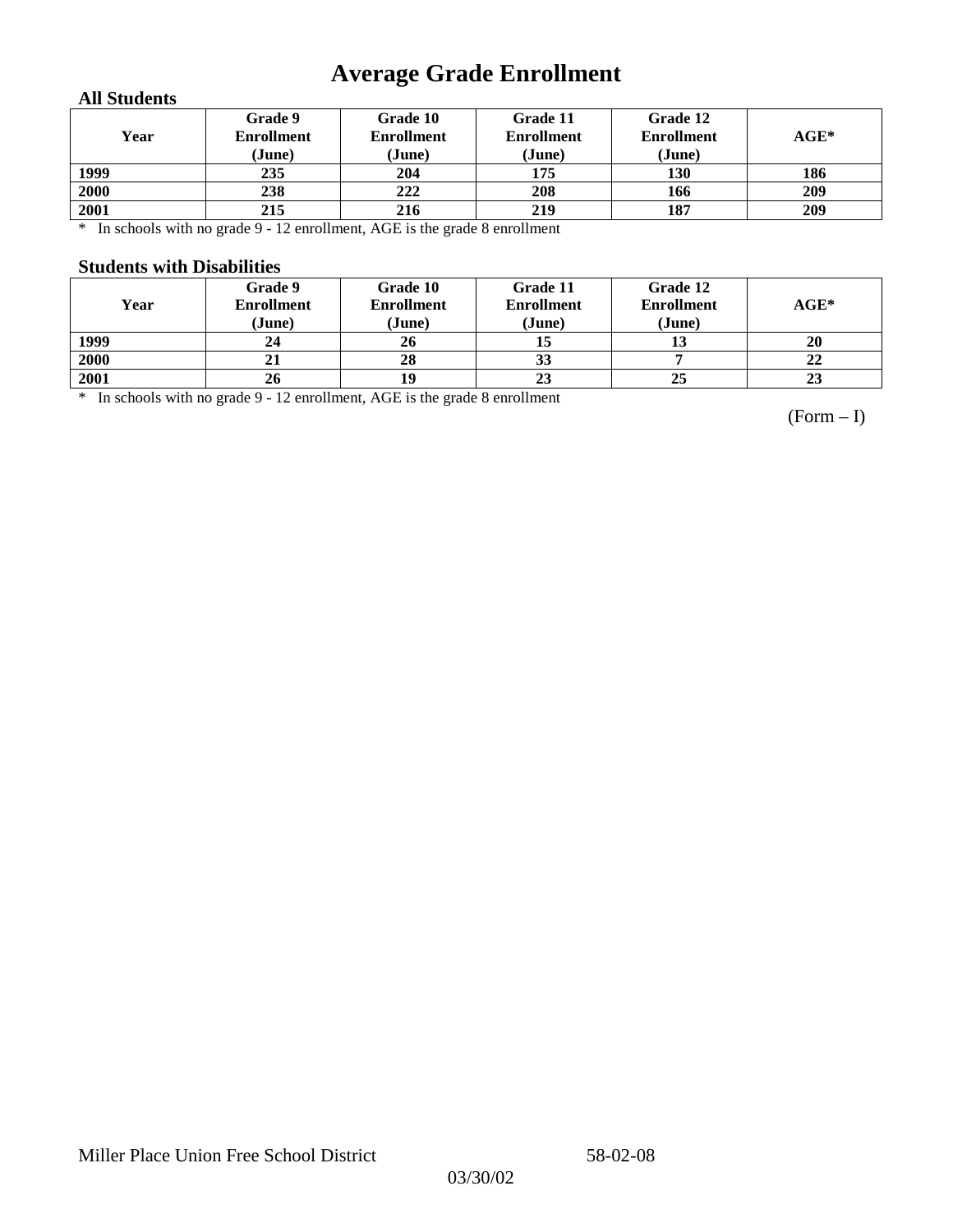|                                       | <b>All Students</b> |                              |                  | <b>Students with Disabilities</b> |                  |                  |
|---------------------------------------|---------------------|------------------------------|------------------|-----------------------------------|------------------|------------------|
|                                       | 1999                | 2000                         | 2001             | 1999                              | 2000             | 2001             |
| <b>Average Grade Enrollment (AGE)</b> | 186                 | 209                          | 209              | 20                                | 22               | 23               |
|                                       |                     | <b>Comprehensive French</b>  |                  |                                   |                  |                  |
| Number Tested                         | 37                  | 43                           | 25               | $\overline{0}$                    | $\mathbf{0}$     | $\mathbf{0}$     |
| Number scoring 55 to 100              | 36                  | 43                           | $\overline{25}$  | $\overline{0}$                    | $\mathbf{0}$     | $\mathbf{0}$     |
| Number scoring 65 to 100              | 36                  | 43                           | 25               | $\overline{0}$                    | $\mathbf{0}$     | $\mathbf{0}$     |
| Number scoring 85 to 100              | 19                  | 25                           | 21               | $\overline{0}$                    | $\mathbf{0}$     | $\mathbf{0}$     |
| Percentage of AGE Tested              | 20%                 | 21%                          | 12%              | 0%                                | 0%               | 0%               |
| Percentage of AGE Scoring 55-100      | 19%                 | 21%                          | 12%              | 0%                                | 0%               | 0%               |
| Percentage of AGE Scoring 65-100      | 19%                 | 21%                          | 12%              | 0%                                | 0%               | 0%               |
| Percentage of AGE Scoring 85-100      | 10%                 | 12%                          | 10%              | $0\%$                             | $0\%$            | $0\%$            |
| Percentage of Tested Scoring 65-100   | 97%                 | 100%                         | 100%             | 0%                                | 0%               | 0%               |
|                                       |                     | <b>Comprehensive Italian</b> |                  |                                   |                  |                  |
| Number Tested                         | 7                   | 33                           | 17               | $\overline{0}$                    | $\mathbf{0}$     | $\theta$         |
| Number scoring 55 to 100              | $\overline{7}$      | $\overline{31}$              | 17               | $\overline{0}$                    | $\boldsymbol{0}$ | $\boldsymbol{0}$ |
| Number scoring 65 to 100              | $\overline{7}$      | $\overline{31}$              | 16               | $\overline{0}$                    | $\overline{0}$   | $\mathbf{0}$     |
| Number scoring 85 to 100              | $\overline{2}$      | 9                            | $\overline{7}$   | $\overline{0}$                    | $\mathbf{0}$     | $\mathbf{0}$     |
| Percentage of AGE Tested              | 4%                  | 16%                          | 8%               | 0%                                | 0%               | 0%               |
| Percentage of AGE Scoring 55-100      | 4%                  | 15%                          | 8%               | 0%                                | 0%               | 0%               |
| Percentage of AGE Scoring 65-100      | 4%                  | 15%                          | 8%               | 0%                                | 0%               | 0%               |
| Percentage of AGE Scoring 85-100      | 1%                  | 4%                           | 3%               | 0%                                | 0%               | 0%               |
| Percentage of Tested Scoring 65-100   | 100%                | 94%                          | 94%              | 0%                                | 0%               | 0%               |
|                                       |                     | <b>Comprehensive German</b>  |                  |                                   |                  |                  |
| Number Tested                         | $\boldsymbol{0}$    | $\theta$                     | $\boldsymbol{0}$ | $\mathbf{0}$                      | $\mathbf{0}$     | $\boldsymbol{0}$ |
| Number scoring 55 to 100              | $\mathbf{0}$        | $\mathbf{0}$                 | $\overline{0}$   | $\overline{0}$                    | $\overline{0}$   | $\mathbf{0}$     |
| Number scoring 65 to 100              | $\overline{0}$      | $\mathbf{0}$                 | $\overline{0}$   | $\overline{0}$                    | $\mathbf{0}$     | $\boldsymbol{0}$ |
| Number scoring 85 to 100              | $\overline{0}$      | $\overline{0}$               | $\overline{0}$   | $\overline{0}$                    | $\overline{0}$   | $\overline{0}$   |
| Percentage of AGE Tested              | 0%                  | 0%                           | 0%               | 0%                                | 0%               | 0%               |
| Percentage of AGE Scoring 55-100      | 0%                  | 0%                           | 0%               | $0\%$                             | 0%               | 0%               |
| Percentage of AGE Scoring 65-100      | 0%                  | 0%                           | 0%               | 0%                                | 0%               | 0%               |
| Percentage of AGE Scoring 85-100      | 0%                  | 0%                           | 0%               | 0%                                | 0%               | 0%               |
| Percentage of Tested Scoring 65-100   | 0%                  | 0%                           | 0%               | 0%                                | 0%               | 0%               |
|                                       |                     | <b>Comprehensive Hebrew</b>  |                  |                                   |                  |                  |
| <b>Number Tested</b>                  | $\mathbf{0}$        | $\mathbf{0}$                 | $\overline{0}$   | $\overline{0}$                    | $\mathbf{0}$     | $\mathbf{0}$     |
| Number scoring 55 to 100              | $\boldsymbol{0}$    | $\boldsymbol{0}$             | $\overline{0}$   | $\mathbf{0}$                      | $\mathbf{0}$     | $\boldsymbol{0}$ |
| Number scoring 65 to 100              | $\boldsymbol{0}$    | $\mathbf{0}$                 | $\overline{0}$   | $\overline{0}$                    | $\mathbf{0}$     | $\mathbf{0}$     |
| Number scoring 85 to 100              | $\mathbf{0}$        | $\mathbf{0}$                 | $\overline{0}$   | $\mathbf{0}$                      | $\mathbf{0}$     | $\mathbf{0}$     |
| Percentage of AGE Tested              | 0%                  | 0%                           | 0%               | 0%                                | 0%               | 0%               |
| Percentage of AGE Scoring 55-100      | 0%                  | 0%                           | 0%               | 0%                                | 0%               | 0%               |
| Percentage of AGE Scoring 65-100      | 0%                  | 0%                           | 0%               | 0%                                | 0%               | 0%               |
| Percentage of AGE Scoring 85-100      | 0%                  | 0%                           | 0%               | $0\%$                             | 0%               | 0%               |
| Percentage of Tested Scoring 65-100   | 0%                  | 0%                           | 0%               | 0%                                | 0%               | 0%               |

(Form –J)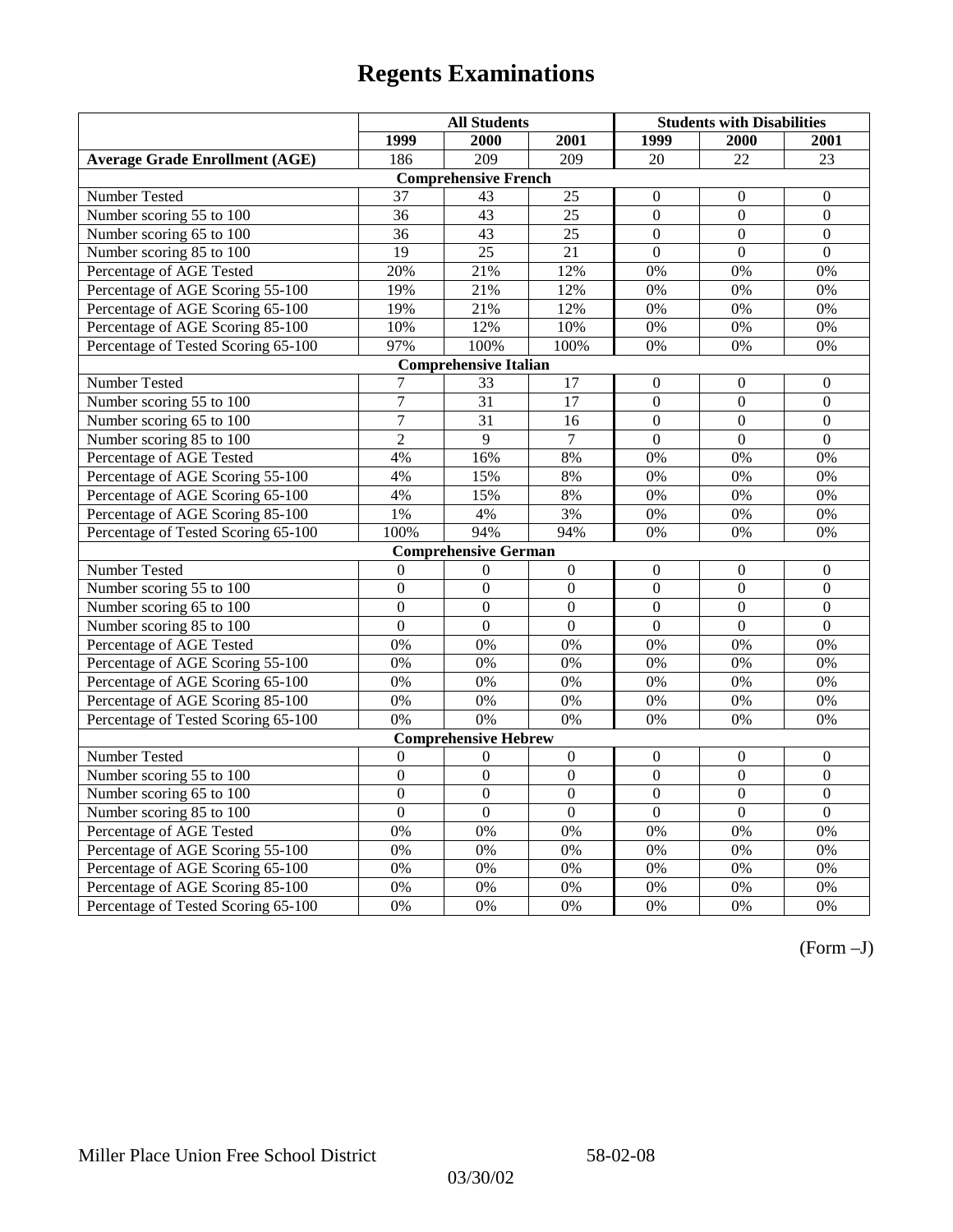|                                       |                | <b>All Students</b>        |          | <b>Students with Disabilities</b> |             |                |  |  |
|---------------------------------------|----------------|----------------------------|----------|-----------------------------------|-------------|----------------|--|--|
|                                       | 1999           | 2000                       | 2001     | 1999                              | <b>2000</b> | 2001           |  |  |
| <b>Average Grade Enrollment (AGE)</b> | 186            | 209                        | 209      | 20                                | 22          | 23             |  |  |
| <b>Comprehensive Spanish</b>          |                |                            |          |                                   |             |                |  |  |
| Number Tested                         | 95             | 92                         | 131      | $\overline{2}$                    | 3           | $\mathbf{0}$   |  |  |
| Number scoring 55 to 100              | 94             | 86                         | 131      | #                                 | #           | $\theta$       |  |  |
| Number scoring 65 to 100              | 93             | 82                         | 128      | $\#$                              | $\#$        | $\mathbf{0}$   |  |  |
| Number scoring 85 to 100              | 49             | 36                         | 87       | #                                 | #           | $\Omega$       |  |  |
| Percentage of AGE Tested              | 51%            | 44%                        | 63%      | #                                 | #           | $0\%$          |  |  |
| Percentage of AGE Scoring 55-100      | 51%            | 41%                        | 63%      | $\#$                              | $\#$        | 0%             |  |  |
| Percentage of AGE Scoring 65-100      | 50%            | 39%                        | 61%      | #                                 | #           | 0%             |  |  |
| Percentage of AGE Scoring 85-100      | 26%            | 17%                        | 42%      | #                                 | #           | 0%             |  |  |
| Percentage of Tested Scoring 65-100   | 98%            | 89%                        | 98%      | #                                 | #           | 0%             |  |  |
|                                       |                | <b>Comprehensive Latin</b> |          |                                   |             |                |  |  |
| Number Tested                         | $\overline{0}$ | $\theta$                   | $\Omega$ | $\theta$                          | $\theta$    | $\overline{0}$ |  |  |
| Number scoring 55 to 100              | $\mathbf{0}$   | $\mathbf{0}$               | $\theta$ | $\theta$                          | $\theta$    | $\mathbf{0}$   |  |  |
| Number scoring 65 to 100              | $\mathbf{0}$   | $\mathbf{0}$               | $\Omega$ | $\theta$                          | $\theta$    | $\Omega$       |  |  |
| Number scoring 85 to 100              | $\theta$       | $\theta$                   | $\Omega$ | $\theta$                          | $\Omega$    | $\Omega$       |  |  |
| Percentage of AGE Tested              | 0%             | 0%                         | 0%       | 0%                                | 0%          | 0%             |  |  |
| Percentage of AGE Scoring 55-100      | 0%             | 0%                         | 0%       | 0%                                | 0%          | 0%             |  |  |
| Percentage of AGE Scoring 65-100      | 0%             | 0%                         | 0%       | 0%                                | 0%          | 0%             |  |  |
| Percentage of AGE Scoring 85-100      | 0%             | 0%                         | 0%       | 0%                                | $0\%$       | $0\%$          |  |  |
| Percentage of Tested Scoring 65-100   | 0%             | 0%                         | 0%       | 0%                                | $0\%$       | $0\%$          |  |  |

(Form – K)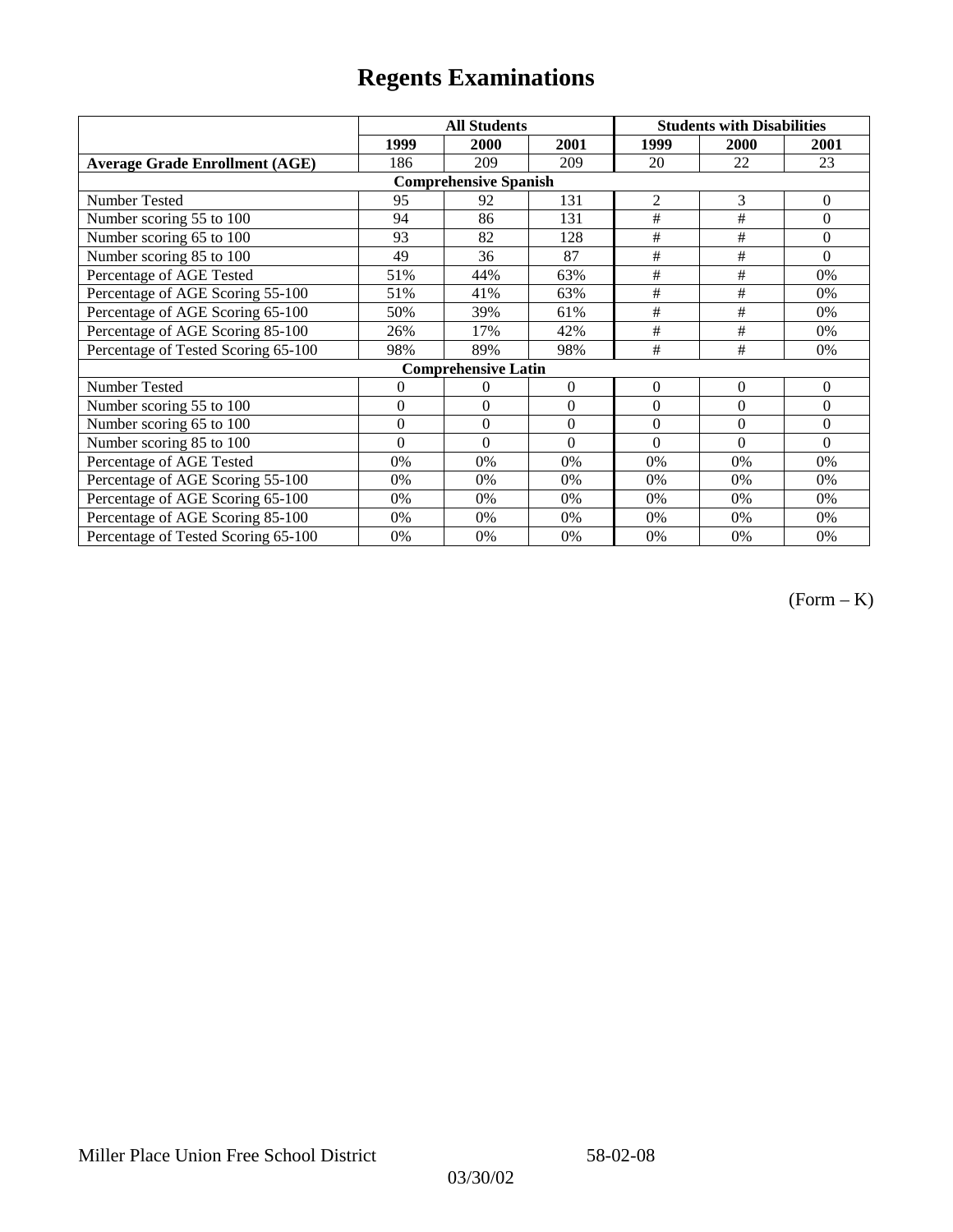|                                       | <b>All Students</b> |                                       |                | <b>Students with Disabilities</b> |                |                 |  |  |
|---------------------------------------|---------------------|---------------------------------------|----------------|-----------------------------------|----------------|-----------------|--|--|
|                                       | 1999                | 2000                                  | 2001           | 1999                              | 2000           | 2001            |  |  |
| <b>Average Grade Enrollment (AGE)</b> | 186                 | 209                                   | 209            | 20                                | 22             | 23              |  |  |
|                                       |                     | Math II                               |                |                                   |                |                 |  |  |
| Number Tested                         | 205                 | 181                                   | 213            | 27                                | 6              | 14              |  |  |
| Number scoring 55 to 100              | 182                 | 131                                   | 173            | 21                                | $\overline{3}$ | $\overline{12}$ |  |  |
| Number scoring 65 to 100              | 164                 | 115                                   | 161            | 15                                | $\overline{2}$ | 9               |  |  |
| Number scoring 85 to 100              | 87                  | 54                                    | 67             | 3                                 | $\overline{2}$ | $\overline{3}$  |  |  |
| Percentage of AGE Tested              | 110%                | 87%                                   | 102%           | 135%                              | 27%            | 61%             |  |  |
| Percentage of AGE Scoring 55-100      | 98%                 | 63%                                   | 83%            | 105%                              | 14%            | 52%             |  |  |
| Percentage of AGE Scoring 65-100      | 88%                 | 55%                                   | 77%            | 75%                               | 9%             | 39%             |  |  |
| Percentage of AGE Scoring 85-100      | 47%                 | 26%                                   | 32%            | 15%                               | 9%             | 13%             |  |  |
| Percentage of Tested Scoring 65-100   | 80%                 | 64%                                   | 76%            | 56%                               | 33%            | 64%             |  |  |
| <b>Math III</b>                       |                     |                                       |                |                                   |                |                 |  |  |
| Number Tested                         | 128                 | 146                                   | 155            | $\overline{2}$                    | $\overline{0}$ | 5               |  |  |
| Number scoring 55 to 100              | 108                 | 122                                   | 134            | #                                 | $\overline{0}$ | $\overline{4}$  |  |  |
| Number scoring 65 to 100              | 96                  | 112                                   | 127            | $\frac{1}{2}$                     | $\theta$       | 3               |  |  |
| Number scoring 85 to 100              | $\overline{37}$     | 49                                    | 58             | $\#$                              | $\Omega$       | 1               |  |  |
| Percentage of AGE Tested              | 69%                 | 70%                                   | 74%            | $\frac{1}{2}$                     | 0%             | 22%             |  |  |
| Percentage of AGE Scoring 55-100      | 58%                 | 58%                                   | 64%            | $\overline{\#}$                   | 0%             | 17%             |  |  |
| Percentage of AGE Scoring 65-100      | 52%                 | 54%                                   | 61%            | $\frac{1}{2}$                     | 0%             | 13%             |  |  |
| Percentage of AGE Scoring 85-100      | 20%                 | 23%                                   | 28%            | $\#$                              | 0%             | 4%              |  |  |
| Percentage of Tested Scoring 65-100   | 75%                 | 77%                                   | 82%            | #                                 | 0%             | 60%             |  |  |
|                                       |                     | Math B (first administered June 2001) |                |                                   |                |                 |  |  |
| Number Tested                         |                     |                                       | $\overline{0}$ |                                   |                | $\theta$        |  |  |
| Number scoring 55 to 100              |                     |                                       | $\overline{0}$ |                                   |                | $\theta$        |  |  |
| Number scoring 65 to 100              |                     |                                       | $\overline{0}$ |                                   |                | $\mathbf{0}$    |  |  |
| Number scoring 85 to 100              |                     |                                       | $\theta$       |                                   |                | $\mathbf{0}$    |  |  |
| Percentage of AGE Tested              |                     |                                       | 0%             |                                   |                | 0%              |  |  |
| Percentage of AGE Scoring 55-100      |                     |                                       | 0%             |                                   |                | 0%              |  |  |
| Percentage of AGE Scoring 65-100      |                     |                                       | 0%             |                                   |                | 0%              |  |  |
| Percentage of AGE Scoring 85-100      |                     |                                       | 0%             |                                   |                | 0%              |  |  |
| Percentage of Tested Scoring 65-100   |                     |                                       | 0%             |                                   |                | 0%              |  |  |

 $(Form - L)$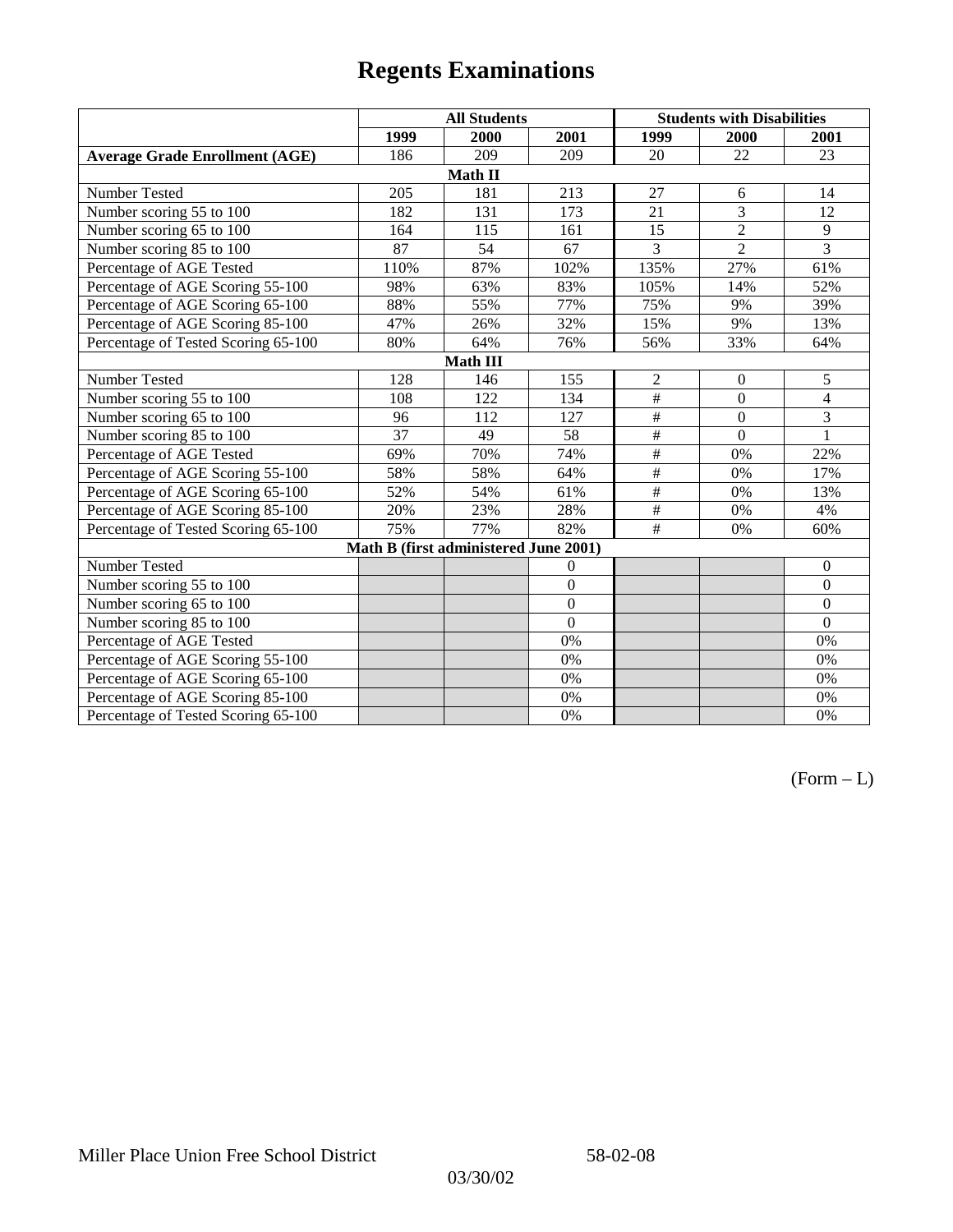|                                                                | <b>All Students</b> |                                                 |                  | <b>Students with Disabilities</b> |                 |                                                       |  |  |
|----------------------------------------------------------------|---------------------|-------------------------------------------------|------------------|-----------------------------------|-----------------|-------------------------------------------------------|--|--|
|                                                                | 1999                | 2000                                            | 2001             | 1999                              | 2000            | 2001                                                  |  |  |
| <b>Average Grade Enrollment (AGE)</b>                          | 186                 | $\overline{209}$                                | 209              | 20                                | $\overline{22}$ | 23                                                    |  |  |
| Earth Science (last administered January 2001)                 |                     |                                                 |                  |                                   |                 |                                                       |  |  |
| Number Tested                                                  | $\Omega$            | $\Omega$                                        | $\mathbf{0}$     | $\mathbf{0}$                      | $\theta$        | $\theta$                                              |  |  |
| Number scoring 55 to 100                                       | $\boldsymbol{0}$    | $\boldsymbol{0}$                                | $\mathbf{0}$     | $\mathbf{0}$                      | $\overline{0}$  | $\mathbf{0}$                                          |  |  |
| Number scoring 65 to 100                                       | $\Omega$            | $\theta$                                        | $\Omega$         | $\Omega$                          | $\theta$        | $\boldsymbol{0}$                                      |  |  |
| Number scoring 85 to 100                                       | $\overline{0}$      | $\overline{0}$                                  | $\overline{0}$   | $\overline{0}$                    | $\overline{0}$  | $\overline{0}$                                        |  |  |
| Percentage of AGE Tested                                       | 0%                  | 0%                                              | 0%               | 0%                                | 0%              | 0%                                                    |  |  |
| Percentage of AGE Scoring 55-100                               | 0%                  | 0%                                              | 0%               | 0%                                | 0%              | 0%                                                    |  |  |
| Percentage of AGE Scoring 65-100                               | 0%                  | 0%                                              | 0%               | 0%                                | 0%              | 0%                                                    |  |  |
| Percentage of AGE Scoring 85-100                               | 0%                  | 0%                                              | 0%               | 0%                                | 0%              | 0%                                                    |  |  |
| Percentage of Tested Scoring 65-100                            | 0%                  | 0%                                              | 0%               | $\overline{0\%}$                  | 0%              | 0%                                                    |  |  |
| Physical Setting: Earth Science (first administered June 2001) |                     |                                                 |                  |                                   |                 |                                                       |  |  |
| Number Tested                                                  |                     |                                                 | 211              |                                   |                 | 11                                                    |  |  |
| Number scoring 55 to 100                                       |                     |                                                 | 208              |                                   |                 | 10                                                    |  |  |
| Number scoring 65 to 100                                       |                     |                                                 | 195              |                                   |                 | 6                                                     |  |  |
| Number scoring 85 to 100                                       |                     |                                                 | 111              |                                   |                 | 1                                                     |  |  |
| Percentage of AGE Tested                                       |                     |                                                 | 101%             |                                   |                 | 48%                                                   |  |  |
| Percentage of AGE Scoring 55-100                               |                     |                                                 | 100%             |                                   |                 | 43%                                                   |  |  |
| Percentage of AGE Scoring 65-100                               |                     |                                                 | 93%              |                                   |                 | 26%                                                   |  |  |
| Percentage of AGE Scoring 85-100                               |                     |                                                 | 53%              |                                   |                 | 4%                                                    |  |  |
| Percentage of Tested Scoring 65-100                            |                     |                                                 | 92%              |                                   |                 | 55%                                                   |  |  |
|                                                                |                     | <b>Biology (last administered January 2001)</b> |                  |                                   |                 |                                                       |  |  |
| Number Tested                                                  | 256                 | 218                                             | $\theta$         | 35                                | 14              | $\boldsymbol{0}$                                      |  |  |
| Number scoring 55 to 100                                       | 225                 | 205                                             | $\boldsymbol{0}$ | $\overline{22}$                   | 10              | $\overline{0}$                                        |  |  |
| Number scoring 65 to 100                                       | 174                 | 186                                             | $\overline{0}$   | 10                                | 7               | $\boldsymbol{0}$                                      |  |  |
| Number scoring 85 to 100                                       | 38                  | 75                                              | $\overline{0}$   | 3                                 | $\mathbf{1}$    | $\overline{0}$                                        |  |  |
| Percentage of AGE Tested                                       | 138%                | 104%                                            | 0%               | 175%                              | 64%             | 0%                                                    |  |  |
| Percentage of AGE Scoring 55-100                               | 121%                | 98%                                             | 0%               | 110%                              | 45%             | 0%                                                    |  |  |
| Percentage of AGE Scoring 65-100                               | 94%                 | 89%                                             | 0%               | 50%                               | 32%             | 0%                                                    |  |  |
| Percentage of AGE Scoring 85-100                               | 20%                 | 36%                                             | 0%               | 15%                               | 5%              | 0%                                                    |  |  |
| Percentage of Tested Scoring 65-100                            | 68%                 | 85%                                             | 0%               | 29%                               | 50%             | 0%                                                    |  |  |
| <b>Chemistry</b>                                               |                     |                                                 |                  |                                   |                 |                                                       |  |  |
| Number Tested                                                  | 136                 | 153                                             | 159              | $\overline{c}$                    | 9               | 3                                                     |  |  |
| Number scoring 55 to 100                                       | 135                 | 140                                             | 151              | $\overline{\#}$                   | 8               | $\overline{+}$                                        |  |  |
| Number scoring 65 to 100                                       | 124                 | 120                                             | $12\overline{2}$ | $\overline{\#}$                   | 5               | $\#$                                                  |  |  |
| Number scoring 85 to 100                                       | 38                  | 41                                              | 40               | $\#$                              | $\overline{4}$  | $\overline{\#}$                                       |  |  |
| Percentage of AGE Tested                                       | 73%                 | 73%                                             | 76%              | $\frac{1}{2}$                     | 41%             | $\frac{1}{2}$                                         |  |  |
| Percentage of AGE Scoring 55-100                               | 73%                 | 67%                                             | 72%              | $\#$                              | 36%             | $\overline{\ddot{}}$                                  |  |  |
| Percentage of AGE Scoring 65-100                               | 67%                 | 57%                                             | 58%              | $\#$                              | 23%             | $\#$                                                  |  |  |
| Percentage of AGE Scoring 85-100                               | 20%                 | 20%                                             | 19%              | $\#$                              | 18%             | $\#$                                                  |  |  |
| Percentage of Tested Scoring 65-100                            | 91%                 | 78%                                             | 77%              | $\overline{\#}$                   | 56%             | $\overline{\#}$<br>$(T_{\text{max}})$<br>$\mathbf{A}$ |  |  |

(Form – M)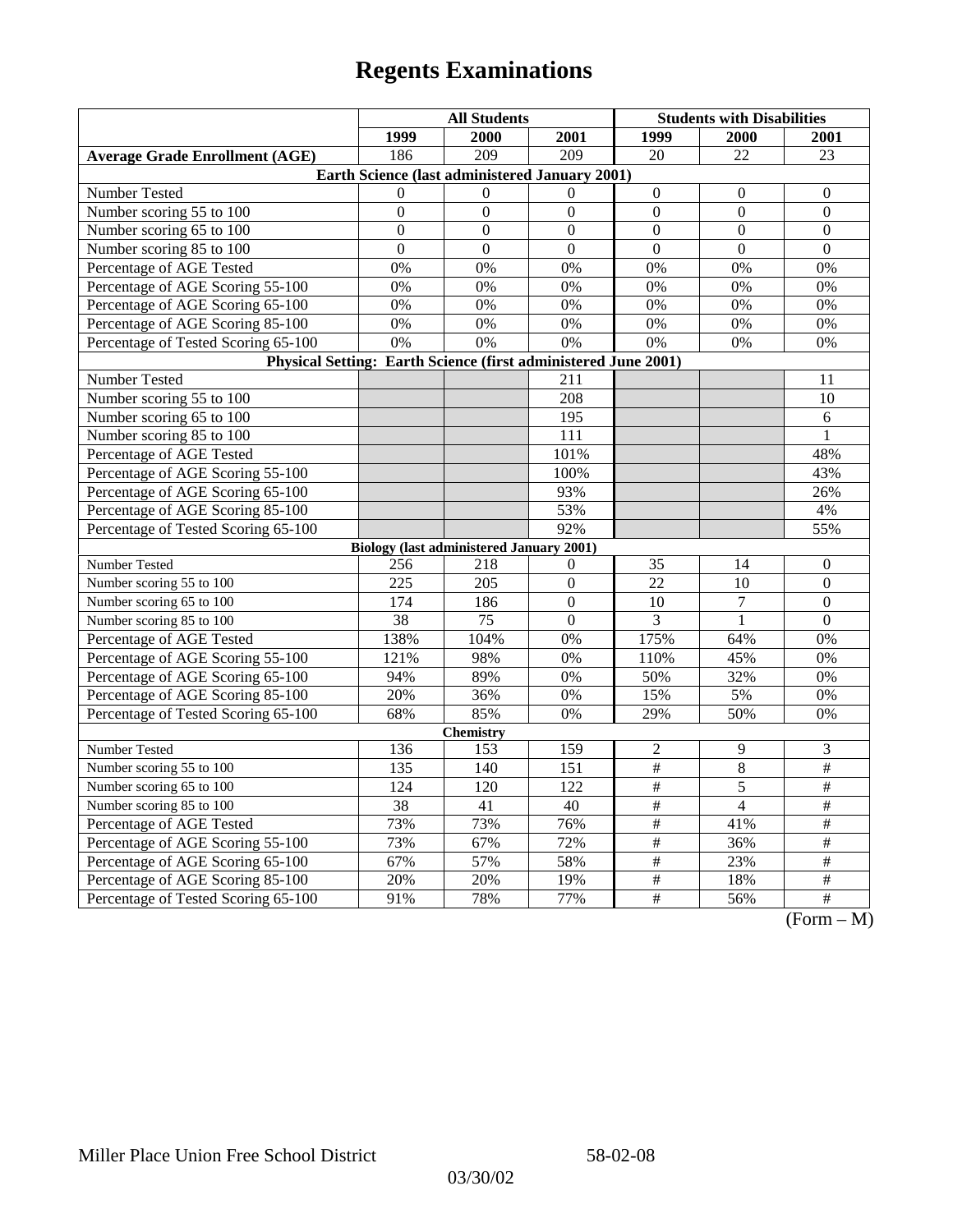|                                                   | <b>All Students</b> |      |      | <b>Students with Disabilities</b> |          |          |  |  |
|---------------------------------------------------|---------------------|------|------|-----------------------------------|----------|----------|--|--|
|                                                   | 1999                | 2000 | 2001 | 1999                              | 2000     | 2001     |  |  |
| <b>Average Grade Enrollment (AGE)</b>             | 186                 | 209  | 209  | 20                                | 22       | 23       |  |  |
| Living Environment (first administered June 2001) |                     |      |      |                                   |          |          |  |  |
| <b>Number Tested</b>                              |                     |      | 234  |                                   |          | 22       |  |  |
| Number scoring 55 to 100                          |                     |      | 231  |                                   |          | 22       |  |  |
| Number scoring 65 to 100                          |                     |      | 225  |                                   |          | 21       |  |  |
| Number scoring 85 to 100                          |                     |      | 30   |                                   |          | $\Omega$ |  |  |
| Percentage of AGE Tested                          |                     |      | 112% |                                   |          | 96%      |  |  |
| Percentage of AGE Scoring 55-100                  |                     |      | 111% |                                   |          | 96%      |  |  |
| Percentage of AGE Scoring 65-100                  |                     |      | 108% |                                   |          | 91%      |  |  |
| Percentage of AGE Scoring 85-100                  |                     |      | 14%  |                                   |          | 0%       |  |  |
| Percentage of Tested Scoring 65-100               |                     |      | 96%  |                                   |          | 95%      |  |  |
| <b>Physics</b>                                    |                     |      |      |                                   |          |          |  |  |
| Number Tested                                     | 62                  | 65   | 70   | $\Omega$                          | $\theta$ | 3        |  |  |
| Number scoring 55 to 100                          | 62                  | 64   | 69   | $\Omega$                          | $\theta$ | #        |  |  |
| Number scoring 65 to 100                          | 57                  | 62   | 68   | $\Omega$                          | $\theta$ | #        |  |  |
| Number scoring 85 to 100                          | 23                  | 32   | 28   | $\Omega$                          | $\Omega$ | #        |  |  |
| Percentage of AGE Tested                          | 33%                 | 31%  | 33%  | 0%                                | 0%       | #        |  |  |
| Percentage of AGE Scoring 55-100                  | 33%                 | 31%  | 33%  | $0\%$                             | 0%       | #        |  |  |
| Percentage of AGE Scoring 65-100                  | 31%                 | 30%  | 33%  | 0%                                | 0%       | #        |  |  |
| Percentage of AGE Scoring 85-100                  | 12%                 | 15%  | 13%  | 0%                                | 0%       | #        |  |  |
| Percentage of Tested Scoring 65-100               | 92%                 | 95%  | 97%  | 0%                                | 0%       | #        |  |  |

(Form – N)